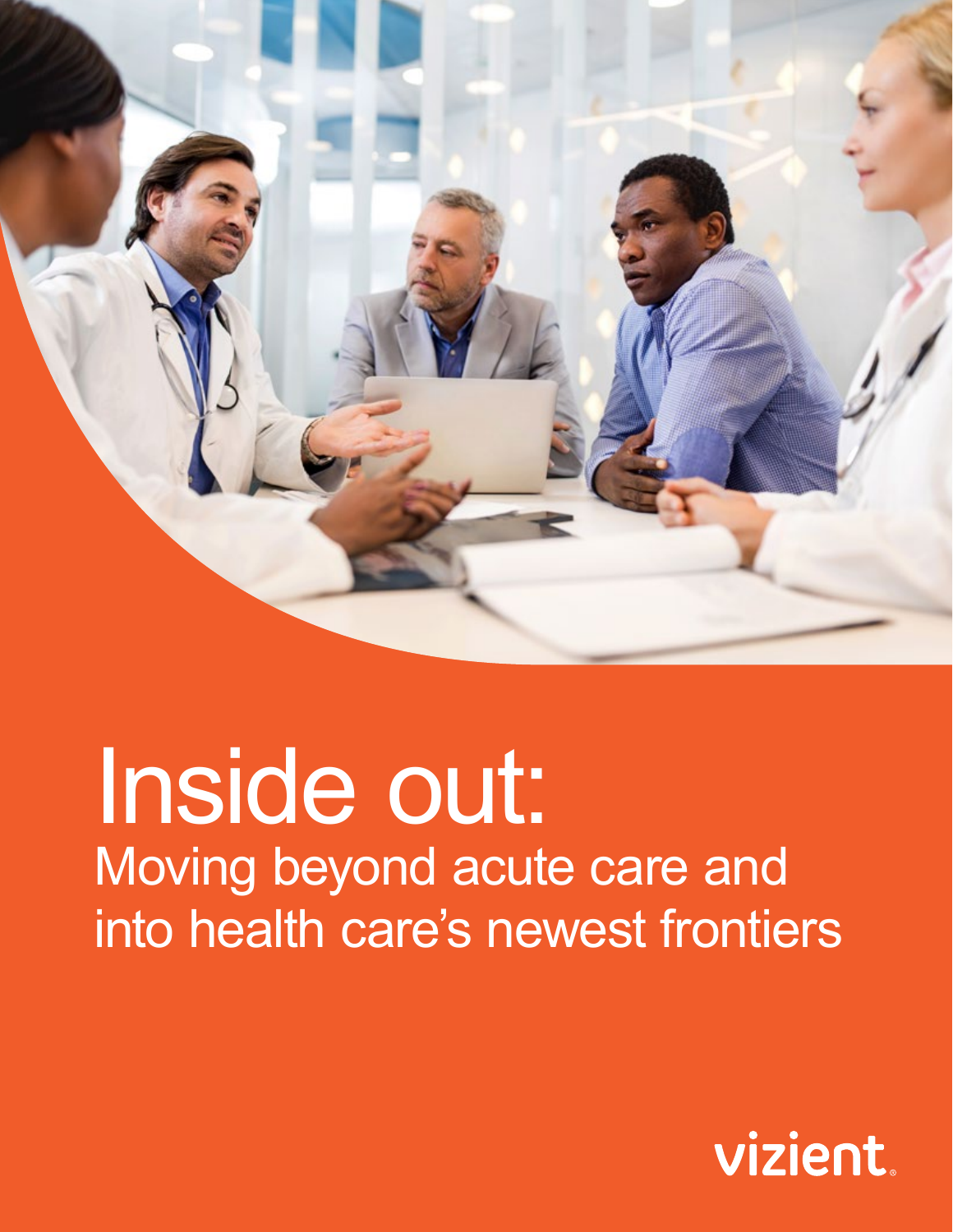# **Building a robust system of care that successfully competes on quality and cost**

### **Changing lanes**

In the health care ecosystem, no one is staying in their lane anymore. Insurers are becoming providers, providers are becoming insurers and big retail brands are signaling their intent to disrupt the status quo. (Walmart's proposed acquisition of Humana is one of the latest shakeups<sup>1</sup>). All are headed in the same direction: the ambulatory care market. Increasingly, that's where the patients are. As such, price and easy access are becoming driving factors in this transactional market, a trend that is already evident with aggressively priced imaging centers and telehealth services.

Such affordable, easily accessible services appeal to consumers and their employers—who, more and more, are looking to contract directly with health systems for much of their employees' health care.<sup>2</sup> Here, traditional providers have an opportunity to become the chosen system of care, including for nonacute services. Health care providers must develop a strategic, cost-effective and data-driven approach to knit a robust system of care that wins—and keeps more patients.

# The winning formula



As the circles start to converge, smart growth meets up with cost and both meet up with quality. Now providers have a winning formula no matter where they go in valuebased care.

**1** Franck T. Humana, health insurer shares surge on Walmart's potential bid. CNBC website. https://www.cnbc.com/2018/04/02/humana-health-insurer-shares-surge-on-walmarts-potential-bid.html. Published April 2, 2018. Accessed June 28, 2018.

**2** Craver, J. Corporate America is cutting out insurers. Benefits Pro website. https://www.benefitspro.com/2018/06/15/ corporate-america-is-cutting-out-insurers/. Published June 15, 2018. Accessed June 28, 2018.

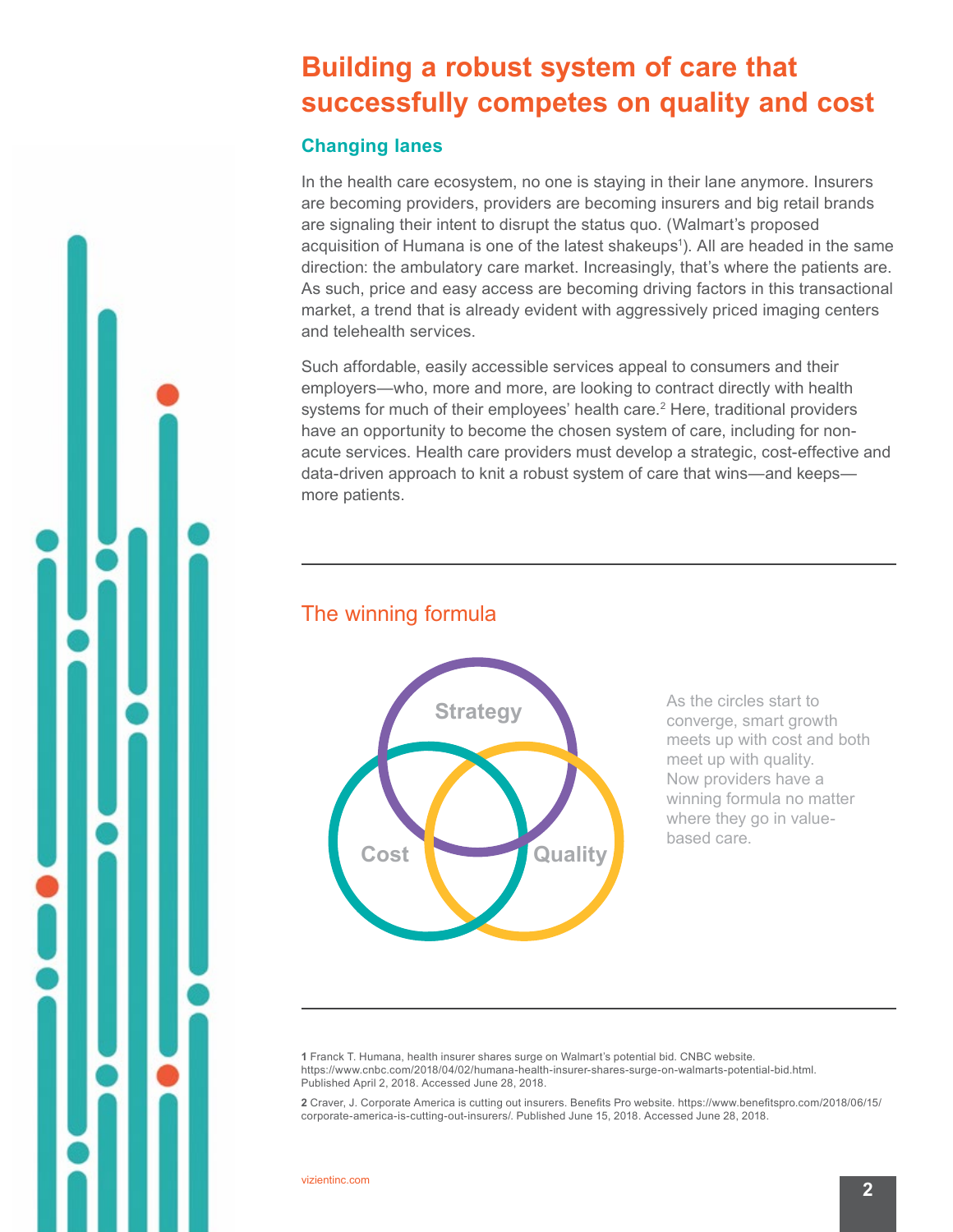#### **A smart growth strategy**

**to capture** 

To assure market relevance, traditional providers must evolve into a robust system of care that aligns with market needs. "We know there are friction points in the ecosystem—especially in billing, care transitions and access—that if hospitals don't solve, someone else will," says Tom Potter, senior vice president at Sg2®, a Vizient® company.

# What do today's savvy consumers want?



Potter further cautions against pursuing growth simply for the sake of growth. "Just getting more people into your system isn't enough; higher acuity patients need to be in the hospital, and lower acuity in non-acute, so the right care at the right place at the right time. The key is creating a robust system of care that wins more market share by meeting market needs," he explains.

## How do you ensure market relevance?

#### Master your System of CARE

- **1.** Build the right System of CARE based on the needs of your market
- **2.** Create efficient, scalable operations to make you cost-competitive
- **3.** Align clinical resources to drive high quality outcomes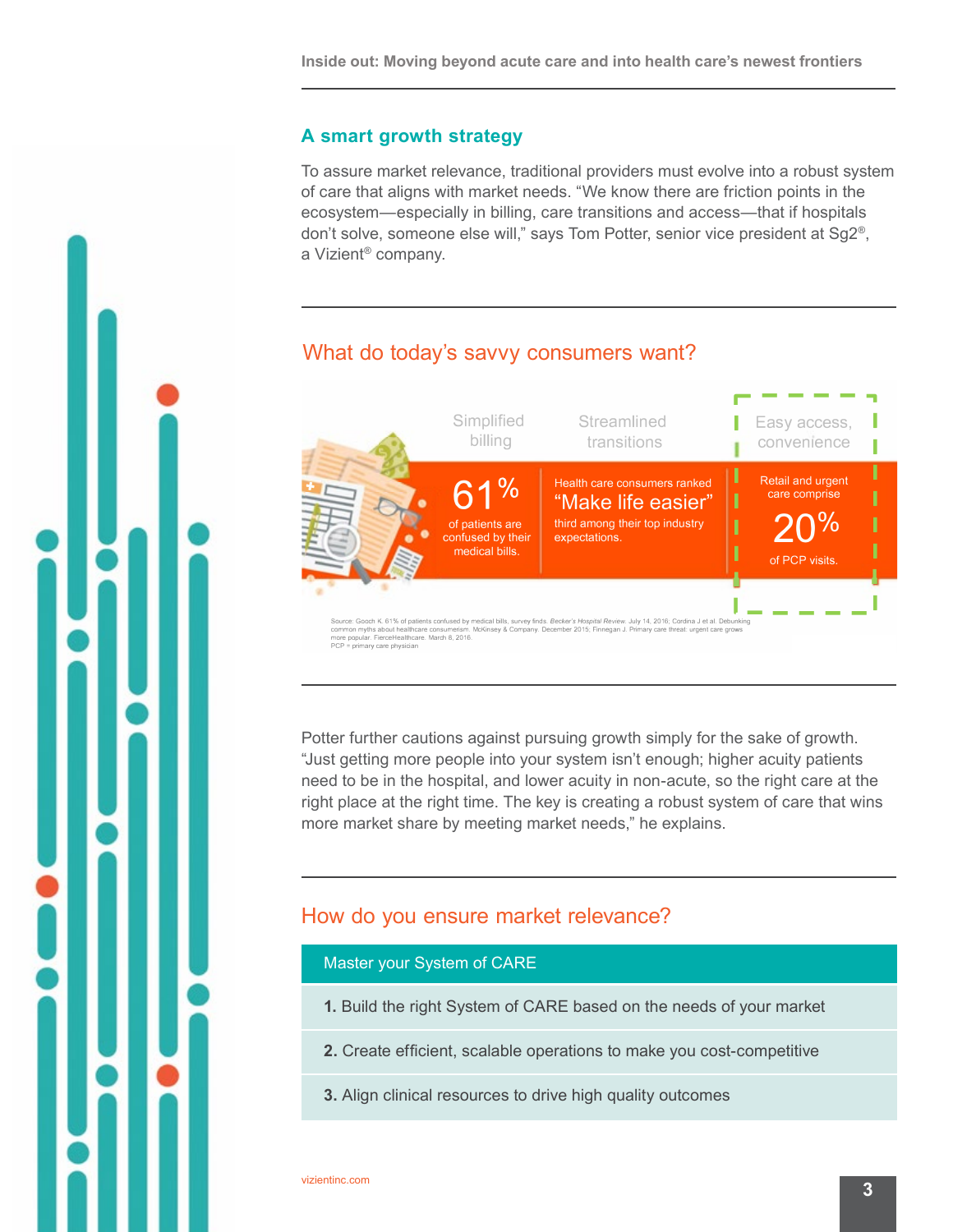#### **Identify the gaps**

Mapping a robust system of care requires knowledge of local growth care patterns. Which chronic conditions are most prevalent in the surrounding community? How many places are they receiving services? Which patient populations are underserved? The answers to these and similar gap analysis questions help hospitals understand where to allocate their resources or forge strong partnerships.

"Among adults, inpatient stays are stagnating in most markets, while growth on the non-acute side is significant. In just a few example projections for the next 10 years, skilled nursing facility stays will go up 19 percent, and we'll see a 30 percent growth in home nursing. Evaluation and management visits will grow 16 percent, and we expect at least 17 percent of these visits will be rendered virtually," Potter says.<sup>3</sup>

*"At the end of the day, meeting patients where they are will be increasingly important."* 

#### **Closing the gaps**

The growth described above presents clear opportunities. But, it is also accompanied by an eroding commercial payer base, with an aging population moving into Medicare and out of commercial insurance. That puts tremendous pressure on margins—and as such, providers should seek to obtain more commercially insured patients through employer contracts, while creating more access points for all patients.

Here, a strategic selection of partners can help providers offer new services. To make informed decisions about which partnerships to pursue, it is important to understand which providers in the non-acute landscape offer services that meet growth needs. Creating alliances with these entities will ultimately knit a strong system of care with more access points for more patient populations.

"At the end of the day, meeting patients where they are will be increasingly important," Potter says.

#### **Standardizing the non-acute supply chain**

As earlier noted, the non-acute market is fiercely price-driven. Putting a centralized, standard supply chain in place will be critical to compete on price but is a fairly new endeavor to do for non-acute services. Providers may have standardized inpatient costs, but doing this across multiple sites and specialties is another matter altogether. Compounding the challenge is a lack of data and analytics to provide transparency and control.

**3** Potter T, Lehman N, Meurer S. Optimizing resource effectiveness across the care continuum. Presented at American Hospital Association Health Forum. May 24, 2018. https://aha.app.box.com/s/902jjpgisywub7rbh1u71g4hqrerylks?u tm\_source=AmbCare-LandingPage&utm\_medium=Nonacute-Webinar3Rec&utm\_campaign=AmbulatoryCare2018.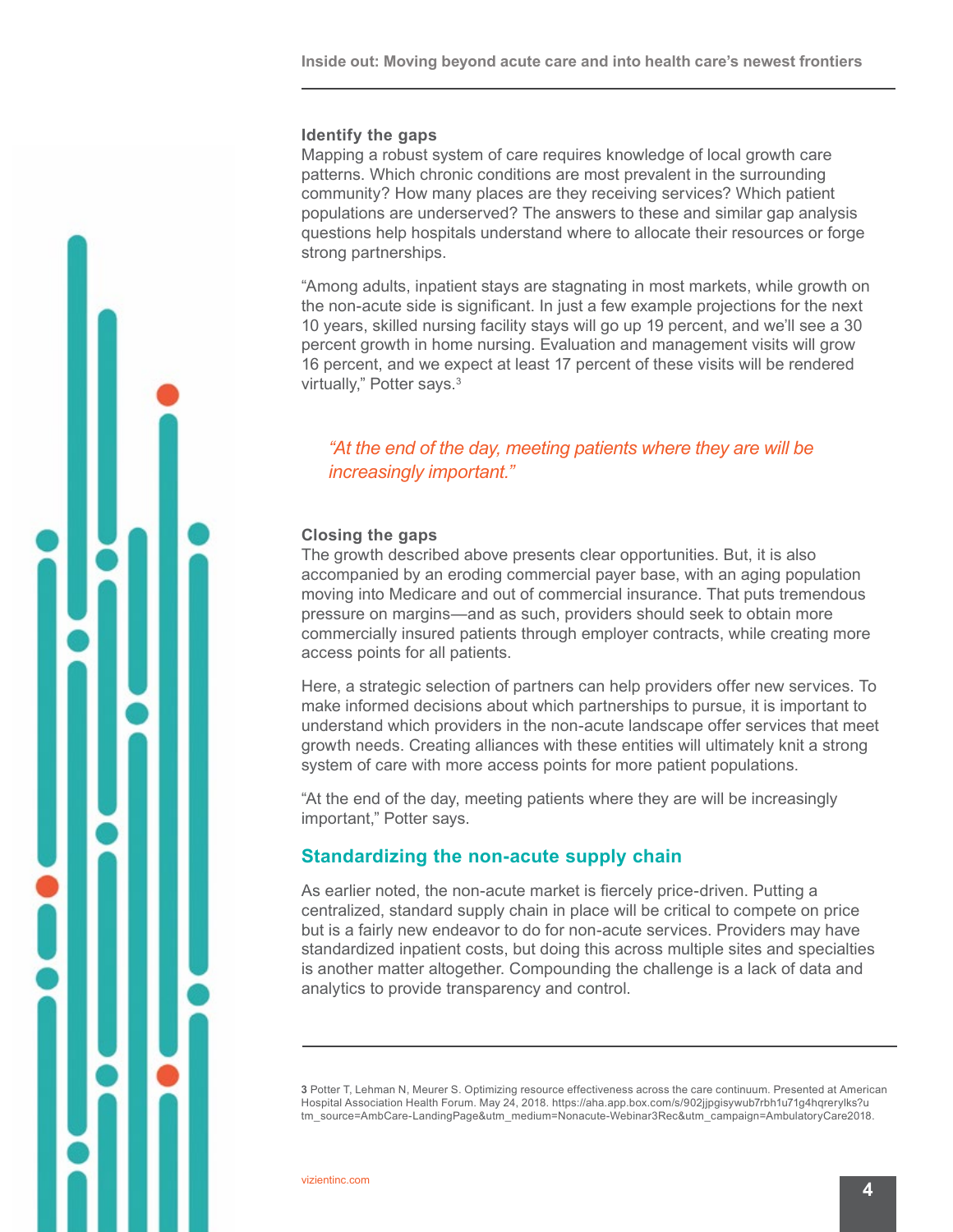"For too long, health systems have not considered it an imperative to standardize non-acute costs. So, they get supplies and drugs the same way they always have, with no prioritization of standards," explains Ned Lehman, vice president, Vizient Non-Acute Solutions.

The move to value-based care is changing that. "You have to control costs in the value-based arena. Every dollar saved is another dollar earned," Lehman says.

By adopting any of the following tactics, providers can measurably reduce variation in cost. By adopting all of the tactics as a **[holistic supply chain strategy](https://www.vizientinc.com/-/media/Documents/SitecorePublishingDocuments/Public/StLukes_Success_Story.pdf?utm_source=HealthLeaders-ebook&utm_medium=CSI-Blog&utm_campaign=AmbulatoryCareNov2018)**, providers can save millions of dollars in the non-acute space. This in turn can be invested in delivering quality care and operating more efficiently.

- **• Web-based procurement platform.** "Transparency in the non-acute cost space begins and ends with data. You need a centralized repository for purchase data to gain insight into spend," Lehman says. Such a platform should process and archive electronic purchase orders, and facilitate reports.
- **Item master management.** All too commonly, different sites are paying different prices for the same item. Yet with little insight into this disparity, it cannot be corrected. Item master services give the needed visibility to order in bulk for significant discount, while paring down vendors from dozens to one or two.
- **Transaction processing.** In the non-acute space, many different people place orders, including nurses. These clinicians aren't operating at the top of their license while taking care of supply chain issues. A better way is to dedicate a resource, either internally or through a third party, for placing and following up on orders and requisitions.
- **Price reconciliation.** Just because a new contract is in place doesn't mean key people are aware of the new terms. "Contracts roll over and change frequently; a mechanism should be in place to make sure new pricing filters down to distributors and vendors," Lehman says.
- **• Custom analytics.** "It begins and ends with data. When the four above components are in place, supply chain can get the insights they need to achieve price parity, tier pricing across the enterprise, transparency and control," Lehman says.

#### **[Cost success: St. Luke's Health System](https://www.vizientinc.com/-/media/Documents/SitecorePublishingDocuments/Public/StLukes_Success_Story.pdf?utm_source=HealthLeaders-ebook&utm_medium=CaseStudy-StLukes&utm_campaign=AmbulatoryCareNov2018)**

In just two years, non-acute services at Saint Luke's Health System grew from about 100 physicians in 20 locations to more than 640 physicians in more than 210 clinics, offices, outpatient departments, skilled nursing and home care agencies across the metropolitan area. Procurement standardization was non-existent and only 10 percent of supplies were ordered under contract. By partnering with Vizient, St. Luke's established a price formulary; negotiated 100 new contracts; and narrowed vendors down to just a few for different supplies. Within a year, St. Luke's saved \$1.2 million, with more savings expected.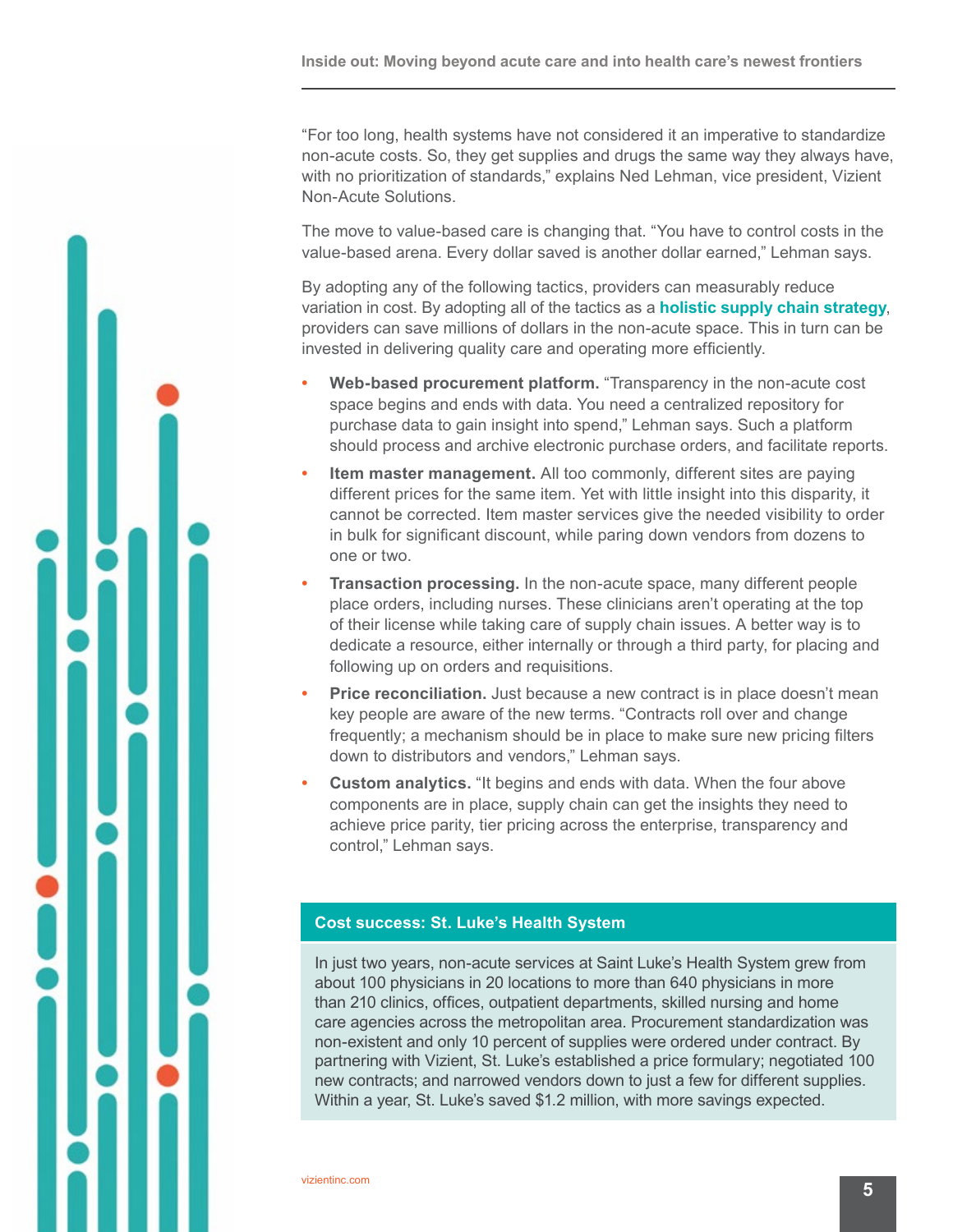#### **Data-driven quality**

According to Steven Meurer, PhD, executive principal of data science and member insights at Vizient, the chief barrier to achieving quality in health care is an inability to make improvements. "We make it too difficult. Fundamentally, improvement requires two things: data and motivation to make a change. We rarely make a change because we argue too much about the data's validity," Meurer says.

*"Fundamentally, improvement requires two things: data and motivation to make a change."* 

#### **Getting the data right**

It is no wonder that clinicians are often skeptical about cost and performance data. Too often, the data is simply thrust at them, with little context given about how the data was sourced and prepared for analysis. "We have plenty of data, but not enough insights," Meurer says.

To narrow this surplus down to the right data, Meurer advises providers to seek data with the following chief characteristics.

- **• Some level of transparency.** Clinicians have access to the data and have a full understanding of data sources.
- **• Trustworthy benchmarks.** Physicians, when shown performance data, will invariably question if they are being fairly compared. It is essential that physicians understand the risk-scoring methodology behind the data.
- **• Ability to substantially drill down.** "Most hospitals today have at least one dashboard, but a dot on the dashboard tells us very little. We must have the ability to peel back the layers down to factors such as length of stay, time to discharge and other factors beyond disease state," Meurer says.

#### **Smarter data sourcing**

In many non-acute locations, electronic data still does not exist, and if it does, it is not connected to anything else. Meurer strongly advises providers to avoid going down the proverbial rabbit hole in a search for usable non-acute data. "Again, we're making it too hard. Leverage the data that's readily available," he recommends.

This can include public resources, such as community health studies and data produced by county and state government agencies. It can also include memberdriven databases, a collaborative approach that aggregates data from different member health care organizations. This can encompass metrics from skilled nursing facilities, hospice care and long-term acute care. Such data sets are particularly helpful to compare against an organization's own metrics for time to discharge, length of stay and other benchmarks that are **[meaningful for cost](https://newsroom.vizientinc.com/newsletter/clinical-and-care-delivery-news/three-observations-role-analytics-improvement?utm_source=HealthLeaders-ebook&utm_medium=3Observations-newsletter&utm_campaign=AmbulatoryCareNov2018)  [and quality improvements](https://newsroom.vizientinc.com/newsletter/clinical-and-care-delivery-news/three-observations-role-analytics-improvement?utm_source=HealthLeaders-ebook&utm_medium=3Observations-newsletter&utm_campaign=AmbulatoryCareNov2018)**.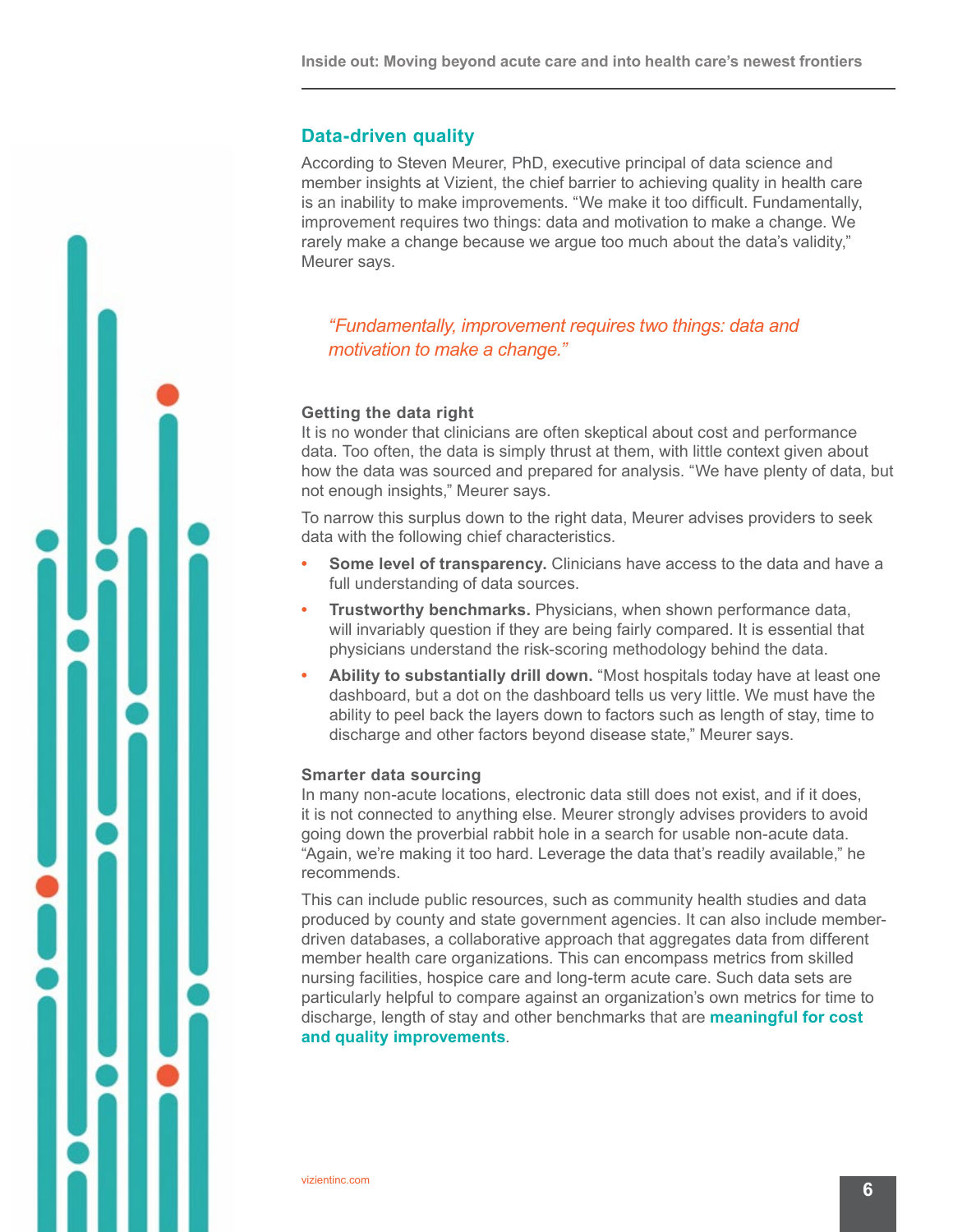## Benchmark metrics that provide meaningful data for cost and quality improvements

Sepsis patients by discharge status (LOS observed, LOS expected)

|               | <b>Rehab</b> | <b>Routine</b>    | Home<br><b>Health</b> | <b>SNF</b>         | Hospice         |
|---------------|--------------|-------------------|-----------------------|--------------------|-----------------|
| Lincoln       | 3%           | 61%               | 19%                   | 10%                | 4%              |
| General       | (15, 10.5)   | (4.8, 5)          | (11.3, 7.2)           | (12.4, 7.4)        | (10.7, 7.1)     |
| LBJ           | 1%           | 57%               | 16%                   | 7%                 | 9%              |
|               | (21, 11.3)   | (5.5, 5.9)        | (8, 7)                | (11, 7.6)          | (10, 8.3)       |
| <b>Ehlers</b> | 2%           | 66%               | 14%                   | 4%                 | 10%             |
|               | (16.2, 8.3)  | (5.1, 6.2)        | (8.9, 7.9)            | (6.8, 7.8)         | (9.6, 7.9)      |
| Johnson       | $\mathbf 0$  | 61%<br>(4.9, 5.3) | 7%<br>(7.9, 7.1)      | 13%<br>(10.9, 7.9) | 13%<br>(7, 8.1) |
| Pahlmeyer     | 3%           | 60%               | 19%                   | 6%                 | 8%              |
|               | (7.3, 8.2)   | (5.2, 5.8)        | (6.3, 7.4)            | (15.6, 7.4)        | (10.5, 6.9)     |

Note that these databases can be used to make improvements across the continuum, and to practice effective population health management. The first is especially important for capturing more commercially insured patients. The latter enables providers to successfully meet the obligations of their risk-based contracts with commercial and government payers alike.

#### **Motivating change**

Opening up access to the right data ends—at least to a considerable degree arguments over the data's validity. However, data on its own is not the sole motivator of change. It must also be given to someone who can add context, drill down and write reports, and present the findings to the right people, at the right time.

"More of a business analyst than a traditional data scientist, it is a role health care organizations should be cultivating. Instead, a frequent misstep is to take raw or underprepared data directly to the clinician to interpret. A better way is to get the data analysis study done first, then go to the clinician with findings," Meurer says.

#### **[Performance improvement success: Blessing Health System](https://www.vizientinc.com/Members/Case-studies/Regional-community-hospital-accelerates-its-performance-improvement-process-in-eight-weeks?utm_source=HealthLeaders-ebook&utm_medium=CaseStudy-Blessing&utm_campaign=AmbulatoryCareNov2018)**

This midwestern health system turned to the Vizient Clinical Data Base (CDB) for risk-adjusted data to drive improvement projects. Administrators wanted to be able to compare Blessing with similar hospitals, making the data's riskscoring methodology transparent to clinicians. After a year of using the CDB to make data-driven improvements, Blessing Hospital was recognized in U.S. News & World Report's 2016-17 hospital rankings for its care of chronic obstructive pulmonary disease and heart failure patients, and received a grade of "A" for patient safety from the Leapfrog Group.